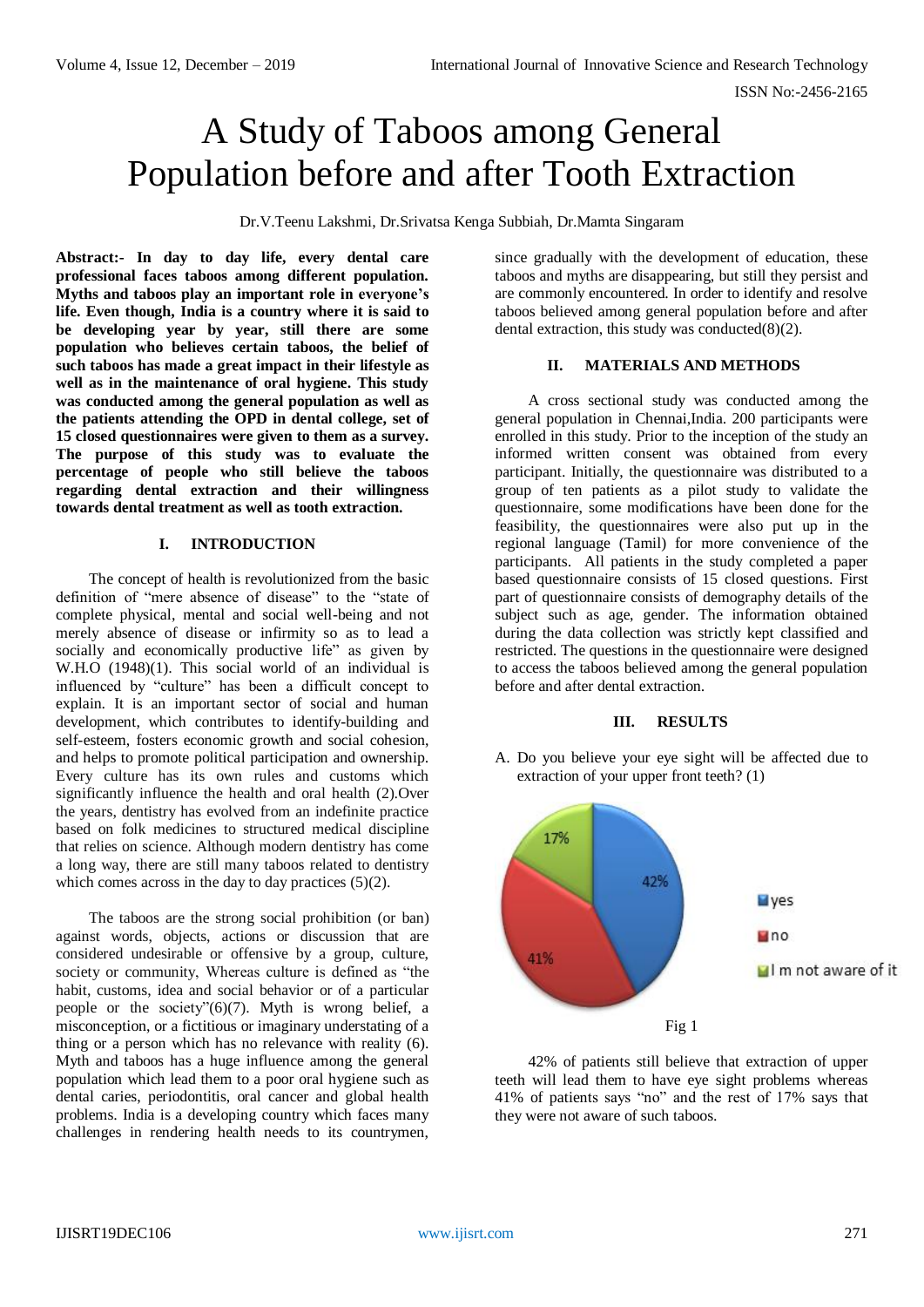B. Do you believe that dental extraction is the most painful procedure?



59% of patients believe that dental extraction is not a painful procedure and the rest 41% still believes that it is the painful procedure.

C. Do you believe that homemade remedies are the best than extracting the tooth?



53% of patients has said that home remedies are not that good , whereas 32% says home remedies are still the best than compare to the extraction and on the other side rest of the patients, the 15% believes that " sometimes" home remedies are more effective then the extraction.

D. Do you believe that extraction of tooth will lead you to dental problems again and again to extract the other remaining teeth also?



Most of the patients ,61% has said that extraction of tooth will not lead to other dental problems which leads to extract other remaining teeth , on the other side 39% of patients believe that extraction of tooth will lead them to dental problems again and again, leading to extract the other remaining teeth.

E. Do you believe that extraction of upper back teeth will lead you to headache?



55% of patients believe that extraction of upper teeth will not cause headache, and 45% believes that extraction of upper teeth will lead them to headache.

F. Do you think that extraction of root stumps is not necessary?



Most of the patients about 65% believes that it is not necessary to extract the teeth until unless it is painful, whereas 22% believes that its necessary to extract the root stumps , and the rest 13% feels that it is not necessary to extract the root stumps.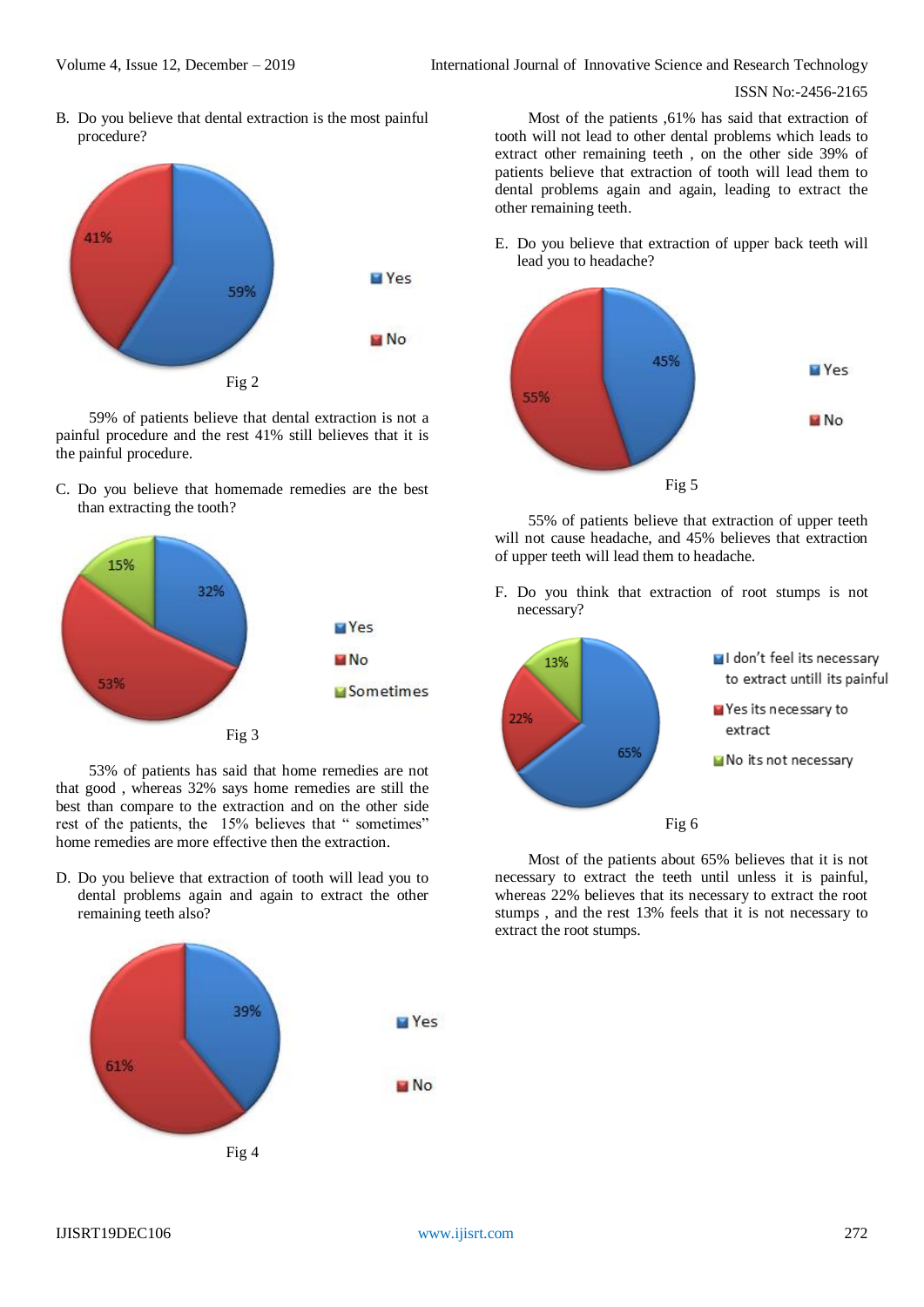G. Do you think head bath after dental extraction will increase the pain?



56% of patients still has the believe of the taboo that head bath after dental extraction will increase the pain and the 44% believes that head bath after dental extraction will not lead them to pain.

H. Do you think extraction of upper teeth will lead to sinus problems?



Most of the patients 46% believe that extraction of upper teeth will not lead them to sinus problems whereas equally the 27% feels that extraction of upper teeth will lead them to sinus problems and other 27% says they are not aware of such taboos.

I. Do you think extraction is the only treatment for dental pain?



55% says that extraction is not the only treatment for tooth ache , whereas 26% says most of the times the tooth

ache will end up extracting the teeth , and the rest 19% believes that extraction is the only treatment for tooth ache.

J. Do you think extraction of the teeth should be done only when it is shaking?



51% of patients do not believe that mobile teeth should only be extracted and the rest of the 49% says yes , that only when the teeth is mobile it should go for extraction.

K. Do you think your cheeks will appear hollow after extraction?



52% of patients has said that extraction of teeth will not lead them appear their cheeks hollow and the rest 48% has said yes the cheeks will appear hollow after extraction of teeth.

L. Do you think regular intake of food will be affected after extraction?

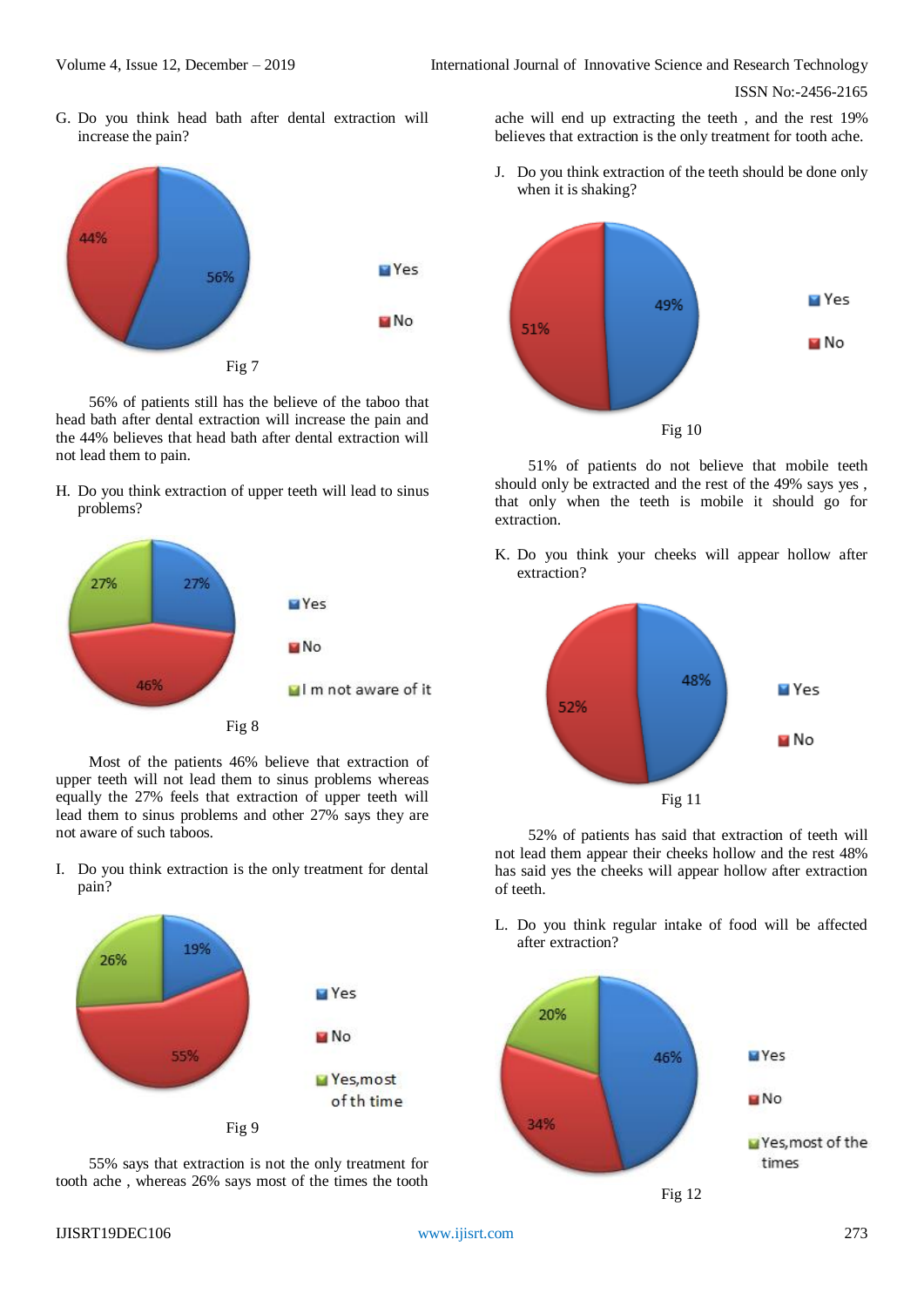46% of people believe that their normal food intake will be affected after undergoing extraction, the 34% says no, whereas the remaining 20% believes that most of the time their normal diet will be affected after dental extraction.

M. Do you believe that ageing is only reason for extraction of teeth?



58% of patients do not believe that ageing is the only reason for extraction , 28% says yes that ageing is cause to extract the teeth and rest 18% believes that yes most of time ageing is the only reason to extract the teeth.

N. Do you think most of the time local anesthesia injections will not act in oral cavity?



Most of the population,63% has said no for the question of asking that local anesthesia will not act in oral cavity, and some the 25% still has the believe that yes local anesthesia will not work in oral cavity, the rest 12% has said like sometimes the local anesthesia will not work in oral cavity.

O. Do you think your nerves will be affected due to injections and will mostly lead to paralysis of face?



58% of patients has said no for asking, do they believe that their nerves will be affected along with that their face will be paralyzed after injections in oral cavity, and the 21% has said yes while asking his question and the other 21% has said sometimes it may lead to affect their nerves and also causing paralysis of their face.

# **IV. DISCUSSION**

This study was performed to investigate the beliefs in myths and taboos among the general population to assess the variation of these myths across different demographic aspects to co-relate the existence of myths about oral health and dental extraction among the patients. India is a developing country where the literacy rate is been steadily increasing year by year. Even though the literacy rate is has been increased over the past few years, the beliefs of these taboos are still followed by most of the patients which includes both literate and illiterate population (10)(12).

The study population was given a questionnaire, do they believe that their eye sight will be affected after extraction of the upper teeth 42% had said yes whereas 41% still fear the pain during extraction. The next question was, do they think extraction is one of the most painful procedure 59% had answered no, and this shows that the knowledge and attitude towards the dental treatment is increasing. Regarding the homemade remedies 53% had said no and 32% said yes and the rest 15% had said sometimes it is good to go for homemade remedies, situations still prevent where people use home remedies for pain caused by dental origin, it's the responsibility of dental care professions to educate the population about the proper treatment, doing that may reduce the usage of homemade remedies rather to decide the proper treatment. When the study population was asked about if they believe that the extraction of teeth will lead them to do to extraction of other remaining teeth, 61% had said no and the rest 39% had said yes, this shows that, there are patients who still believes that extraction is the cause leading them to other dental problems. These kinds of myths are usually a reason for poor oral hygiene of the patients. The education system should be involved to create the knowledge about dental extractions. Regarding the myths of headache after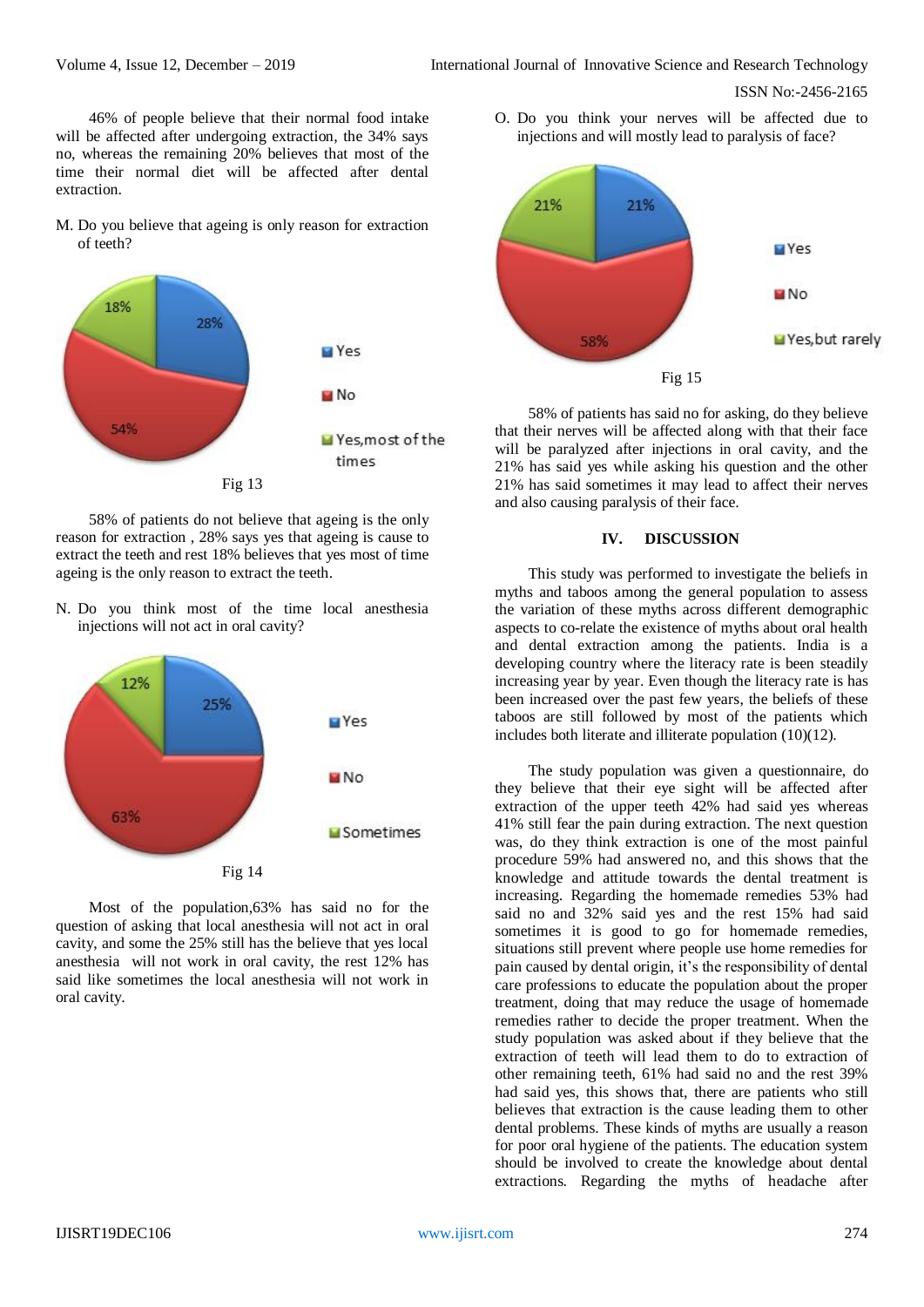extraction 55% had answered no and the rest 45% had said yes, these myths are slowly vanishing. Doctors should always take a step forward to tell the patient about what is right and wrong. When the question was asked about extraction of root stumps, surprisingly 65% of the population has answered that they only go for the extraction when the root stumps starts paining, the 22% said its necessary to extract the root stumps and the remaining 13% has answered that it is not necessary to extract the root stumps. 56% of the participants still believe that head bath after dental extraction will increase the pain and the rest 44% does not believe such, in that 56% most of the female had said yes. The main reason for such taboo is due to the culture and less awareness. The patients were also asked if sinus problems related to dental extraction, 46% had said no and 27% said that they were not aware of such myth but still 27% said that extraction will lead to sinus problems, this shows that this taboos is not completely vanished but comparatively it is diminishing. When the study population was questioned about treatment for pain only 19% had said that extraction is the only treatment for tooth ache, whereas 26% had said most of the time, and 55% had said that extraction is not the only treatment, this reveals that the education and knowledge regarding treatment plan is increasing among the population. People are aware of different modalities of treatment for tooth ache rather than believing such myths. When question regarding the treatment for mobility of teeth, 51% had answered no to

#### ISSN No:-2456-2165

healthy individuals. To overcome this problem, health education should be provided at all age levels. Taboos regarding extraction should be explained by the dental surgeon to the patients and also to the patient attendee before commencing any surgical procedures (example: extraction). Doctors should take this as a duty to educate each and every patient about myths and proper treatments and solutions for health care and dental care problems. Taking a step forward to educate the population about proper treatment and treatment results will surely reduce the beliefs of most of the myths and taboos among the patients and the general population (11).

## **V. CONCLUSION**

Cultural beliefs and taboos are due to illiteracy, lack of knowledge and lack of awareness which act as one of the relative barrier for the utilization of dental treatment. The beliefs regarding the taboos of dental extraction and dental health are not only common in illiterate population but also among the literate population (6). Along with the government ,the health care professionals and dental care professionals should assess this problem and educate the people about the knowledge and awareness of dental health. The basic concepts and principles about oral health should be part of the education system from primary classes to higher studies. If the people are educated on prevention and early diagnosis of the disease, the myths regarding dental extraction will vanish and the overall dental health status of the population will surely improve $(8)(6)$ .

### **REFERENCES**

- [1]. Ujwala Rohan Newadkr, Lalit Chaudhari, Yogita Khalekar- Myths and misconception in general public toward ocular complications followed by the removal of upper teeth, Journal of Family Medicine and Primary Care.2016;Oct-Dec:5(4); 785-788
- [2]. Raina SA, Jain PS, Warhadpande MM. Myths and taboos in dentistry. Int J Res Med Sci 2017;5:1936-42.
- [3]. Sharma R, Mallaiah P, Marghabandhu S, Umashankar G K , Verma S. Dental Myth, Fallacies and Misconceptions and its Association with SocioDental Impact Locus of Control Scale. Int J Prevent Public Health Sci. 2015;1(2):14-20.
- [4]. Agarwal S, Tandon C, Tewari T, Chandra P, Azam A. Taboos and myths omnipresent in dentistry: A review. Int J Sci Res 2016;6:406-8.
- [5]. Pandya P, Bhambal A, Bhambani G, Bansal V, Kothari S, Divya K: Social Myths and Dental Care: Taboo. PJSR ;2016:9(2):42-46.
- [6]. Rai A, Menon I, Aruna DS, Singh A. Association between taboos in dentistry and oral health behavior among adult population of Ghaziabad. J Dent Specialities 2016;4(1):14-20.
- [7]. Dhananjay V. Cultural taboos in dentistry A review. Dentaires Revista 2010;2:35-7.
- [8]. Kiran GB, Pachava S, Sanikommu S, Simha BV, Srinivas R, Rao VN. Evaluation of dent-o-myths among adult population living in a ural region of

IJISRT19DEC106 [www.ijisrt.com](http://www.ijisrt.com/) 275 extraction and the rest 49% has answered yes. When the question was raised about the appearance of hollow cheeks after dental extraction 52% has said no. When the study population was asked do they believe that after extraction of teeth their regular intake of food will be affected or not, 46% had answered yes, 20% answered most of the times and the rest 34% had told No. There should be more studies and surveys conducted by the dentists and dental students to create awareness among the people, to understand what is right and what is wrong. If that is done these kinds of myths and taboos might be abolished among the population. 56% believes that ageing is not the only reason for extraction and the 28% says no and 18% believes that most of the time ageing is the only reason for extraction. Regarding the local anesthesia, 63% of the patients said that local anesthesia will act in oral cavity, 25% said yes that local anesthesia will not act in the oral cavity and the remaining 12% had said sometimes local anesthesia does not work in the oral cavity. It is the responsibility of the dentist to educate the patient about the anesthesia and its actions in the oral cavity. In the last question when the participants were asked do they think their nerves of oral cavity will be affected during injections, 58% had said no, the 21% said rarely and the rest 21% said yes. The beliefs of taboos regarding the never injuries is been decreasing. It is the responsibility of the government and the dental care professions to create more awareness and educate the patients. Myths are part of everyone's life. As educational systems are becoming more entangled so does the people's expectations of dental-care is increasing with great flare. It is important to know the myths and misconceptions about dental extraction because it plays a prime role to provide excellent care and health education to both patients and